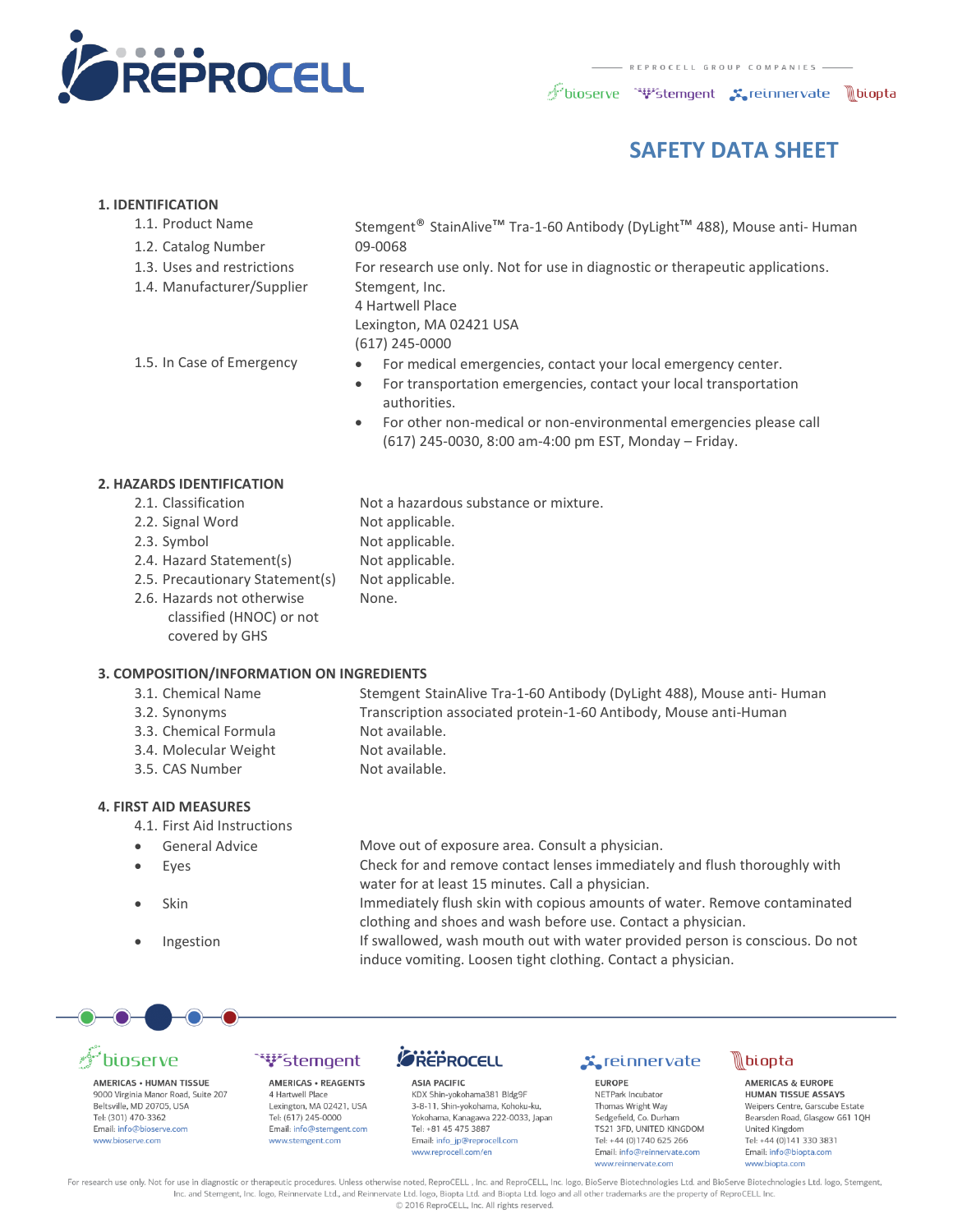

bioserve "\"stemgent sereinnervate \biopta

### **SAFETY DATA SHEET**

- 4.2. Most Important Symptoms/effects, acute and immediate
- 4.3. Indications of immediate medical attention and special treatment needed

Inhalation If inhaled, remove person to fresh air. If not breathing, give artificial respiration. If breathing is difficult, call a physician.

 Puncture Wounds Wash thoroughly with soap and water. Allow wound to bleed freely. Contact a physician.

Described in section 2.

- No data available.
- **5. FIRE FIGHTING MEASURES**
	- 5.1. Suitable extinguishing media.

Use water spray, alcohol-resistant foam, dry chemical or carbon dioxide.

- 5.2. Specific hazards arising from the chemical No data available.
- 5.3. Special protective equipment and precautions for fire-fighters

Wear self contained breathing apparatus and full turnout gear for firefighting if necessary.

#### **6. ACCIDENTAL RELEASE MEASURES**

6.1. Personal precautions, protective equipment, and emergency procedures

Use personal protective equipment (see section 8). Avoid breathing vapors, mist, or gas.

6.3. Methods and materials for containment and clean up

#### 6.2. Environmental Precautions Do not let product enter drain.

Keep in suitable, closed containers for disposal. Use absorbent, non-reactive material to contain liquid spill. Dispose of absorbent material used to clean spills in accordance with federal, state, and local environmental control regulations.

#### **7. HANDLING AND STORAGE**

- 7.1 Precautions for safe handling
- Avoid inhalation, contact with eyes, skin, and clothing.
- Avoid prolonged or repeated exposure.
- Keep in well-ventilated area.
- 7.2 Conditions for safe storage,
- For other precautions see section 2.5. Store at 4°C. Keep container tightly closed, in a dry and well-ventilated place. Containers which are opened must be carefully resealed and kept upright to prevent leakage.

#### **8. EXPOSURE CONTROLS/PERSONAL PROTECTION**

including any incompatibilities

8.1. Control Parameters No known occupational exposure limits values.





**AMERICAS . HUMAN TISSUE** 9000 Virginia Manor Road, Suite 207 Beltsville, MD 20705, USA Tel: (301) 470-3362 Email: info@bioserve.com www.bioserve.com

#### ``\}\*stemgent **AMERICAS · REAGENTS**

4 Hartwell Place Lexington, MA 02421, USA Tel: (617) 245-0000 Email: info@stemgent.com www.stemgent.com



**ASIA PACIFIC** KDX Shin-yokohama381 Bldg9F 3-8-11, Shin-yokohama, Kohoku-ku, Yokohama, Kanagawa 222-0033, Japan Tel: +81 45 475 3887 Email: info jp@reprocell.com www.reprocell.com/en

#### **x** reinnervate

**EUROPE** NETPark Incubator Thomas Wright Way Sedgefield, Co. Durham TS21 3FD, UNITED KINGDOM Tel: +44 (0)1740 625 266 Email: info@reinnervate.com www.reinnervate.com



**AMERICAS & EUROPE HUMAN TISSUE ASSAYS** Weipers Centre, Garscube Estate Bearsden Road, Glasgow G61 1QH United Kingdom Tel: +44 (0)141 330 3831 Email: info@bionta.com www.biopta.com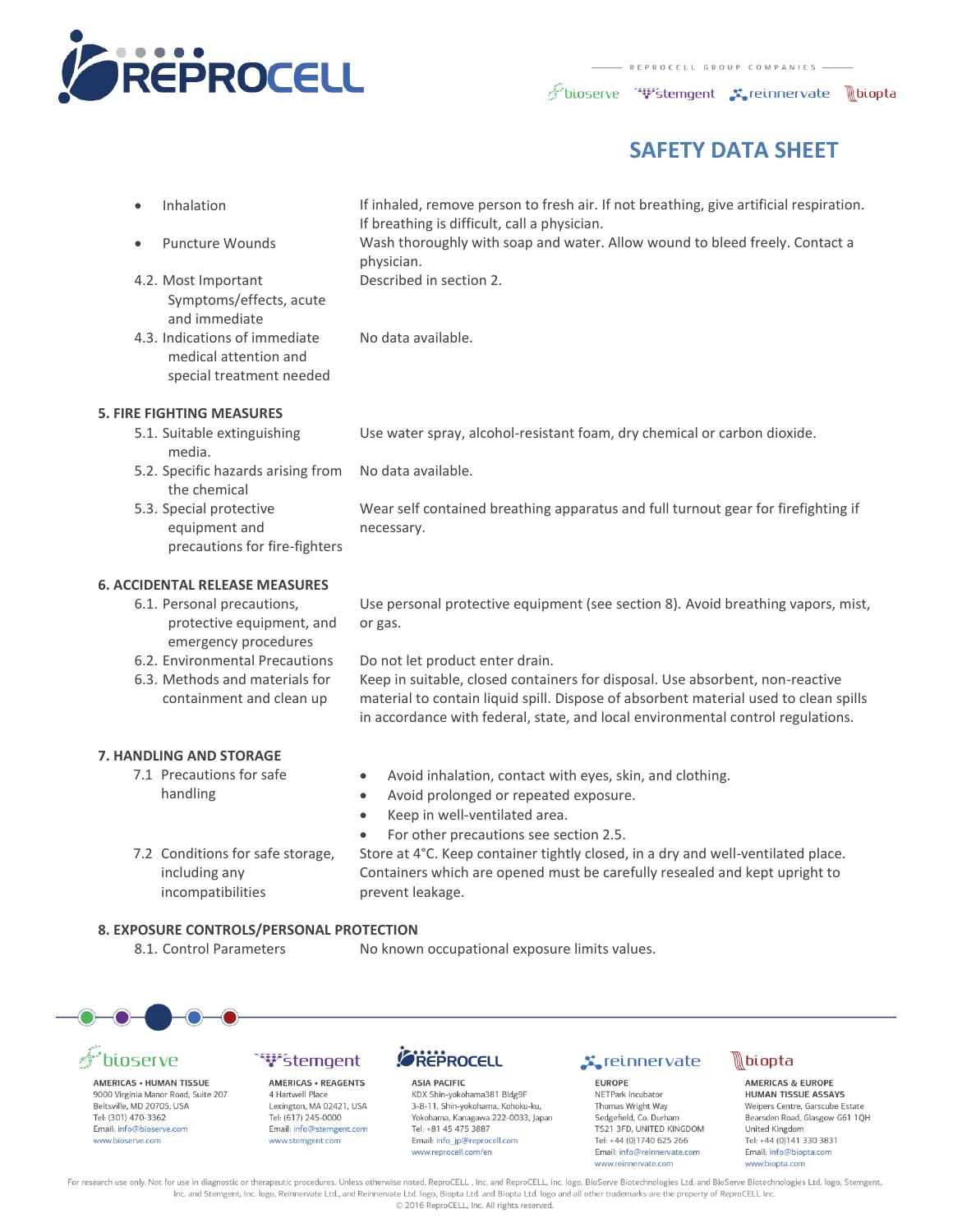

 $\mathscr{F}$ bioserve " $\mathbf{\Psi}$ stemgent  $\mathbf{x}_\bullet$ reinnervate  $\mathbb{R}$ biopta

### **SAFETY DATA SHEET**

- 8.2. Appropriate engineering controls
- 8.3. Protection measures and Personal Protective Equipment
- 

Safety shower and eye bath. Mechanical exhaust required.

Handle in accordance with good industrial hygiene and safety practices. Wash thoroughly after handling.

 Respiratory Protection Respiratory protection is not required. Where protection from nuisance exposure is desired use type OV/AG (US) or type ABEK (EU EN 14387) respiratory cartridges. Use respirators and components tested and approved under appropriate government standards such as NIOSH (US) or CEN (EU). Eye Protection Chemical safety goggles.

- 
- Skin Protection Protective gloves and lab coat.

#### **9. PHYSICAL/CHEMICAL PROPERTIES**

| 9.1. Appearance                   | Liquid.            |
|-----------------------------------|--------------------|
| 9.2. Odor                         | No data available. |
| 9.3. Odor Threshold               | No data available. |
| $9.4.$ pH                         | 7.2                |
| 9.5. Melting point/freezing point | No data available. |
| 9.6. Initial boiling point and    | No data available. |
| boiling range                     |                    |
| 9.7. Flash point                  | No data available. |
| 9.8. Evaporation rate             | No data available. |
| 9.9. Flammability (solid, gas);   | No data available. |
| 9.10. Upper/lower flammability    | No data available. |
| or explosive limits               |                    |
| 9.11. Vapor pressure              | No data available. |
| 9.12. Vapor density               | No data available. |
| 9.13. Relative density            | No data available. |
| 9.14. Solubility (ies)            | No data available. |
| 9.15. Partition coefficient: n-   | No data available. |
| octanol/water                     |                    |
| 9.16. Auto-ignition temperature   | No data available. |
| 9.17. Decomposition               | No data available. |
| temperature                       |                    |
| 9.18. Viscosity                   | No data available. |
| 9.19. Explosive properties        | No data available. |
| 9.20. Oxidizing properties        | No data available. |
|                                   |                    |

#### **10. STABILITY/REACTIVITY**

10.1. Reactivity No data available. 10.2. Chemical Stability This product is stable.



# pioserve

AMERICAS . HUMAN TISSUE 9000 Virginia Manor Road, Suite 207 Beltsville, MD 20705, USA Tel: (301) 470-3362 Email: info@bioserve.com www.bioserve.com

#### **W**stemgent AMERICAS . REAGENTS

4 Hartwell Place Lexington, MA 02421, USA Tel: (617) 245-0000 Email: info@stemgent.com www.stemgent.com

### *CREPROCELL*

**ASIA PACIFIC** KDX Shin-yokohama381 Bldg9F 3-8-11, Shin-yokohama, Kohoku-ku, Yokohama, Kanagawa 222-0033, Japan Tel: +81 45 475 3887 Email: info ip@reprocell.com www.reprocell.com/en

### **X**reinnervate

**EUROPE** NETPark Incubator Thomas Wright Way Sedgefield, Co. Durham TS21 3FD, UNITED KINGDOM Tel: +44 (0)1740 625 266 Email: info@reinnervate.com www.reinnervate.com



**AMERICAS & EUROPE** HUMAN TISSUE ASSAYS Weipers Centre, Garscube Estate Bearsden Road, Glasgow G61 1QH United Kingdom Tel: +44 (0)141 330 3831 Email: info@bionta.com www.biopta.com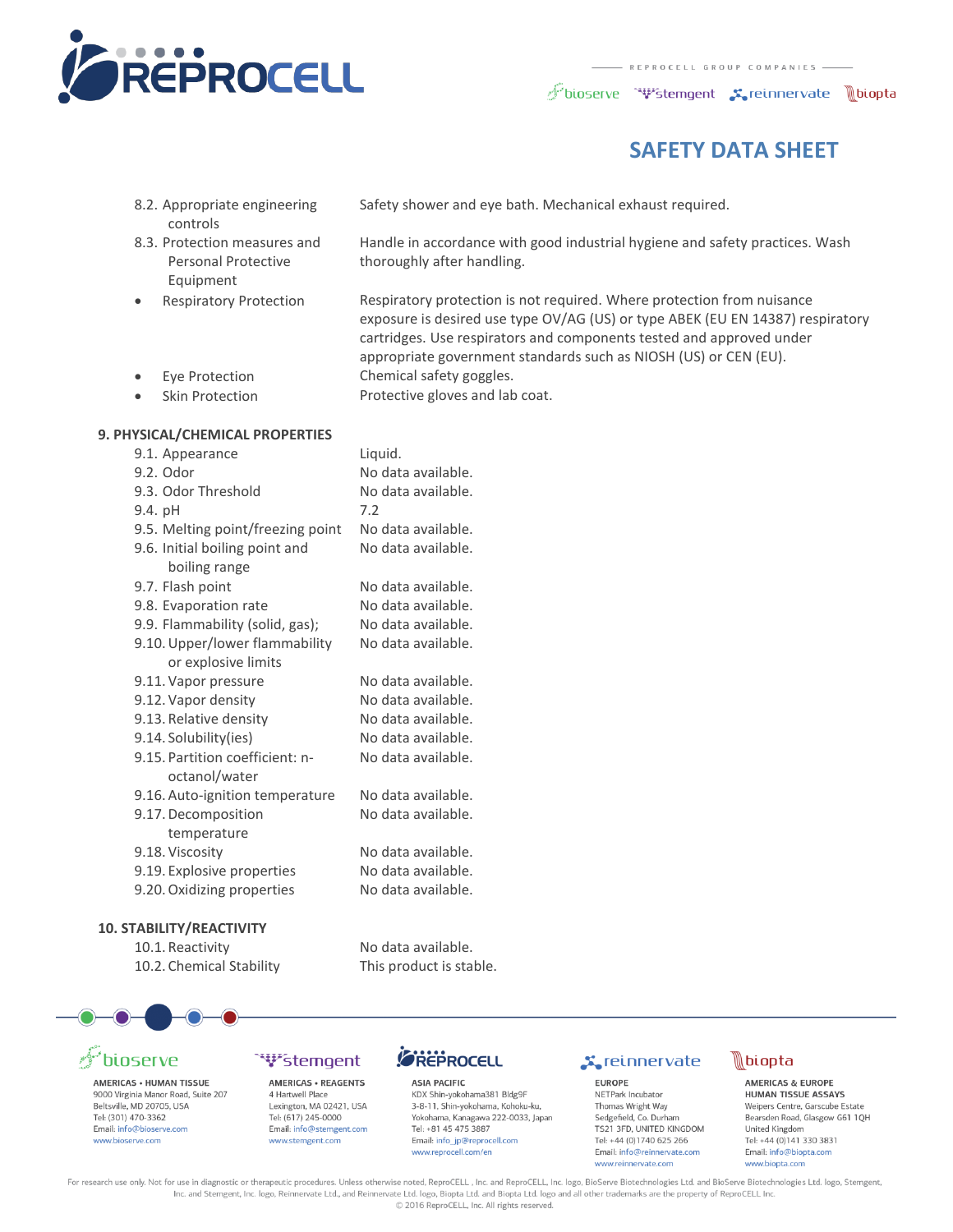

bioserve "\"stemgent sereinnervate \biopta

### **SAFETY DATA SHEET**

10.3. Possibility of hazardous reactions

No data available.

10.4. Conditions to Avoid Fluorescent dye-labeled products suffer photo bleaching when exposed to light

No data available.

- for prolonged time.
- 10.5. Incompatible materials Strong oxidizing agents.
- 10.6.Hazardous decomposition
- products

#### **11. TOXICOLOGICAL INFORMATION**

- 11.1. Toxicological effects No data available.
- Acute toxicity Mo data available.
- Skin corrosion/irritation No data available.
- Serious eye damage/eye irritation
- Respiratory or skin sensitization
- Germ cell mutagenicity No data available.
- 
- 
- 
- No data available.
- No data available.

- Carcinogenicity **•** IARC: No components of this product present at levels greater than or equal to 0.1% is identified as probable, possible or confirmed human carcinogen.
	- ACGIH: No components of this product present at levels greater than or equal to 0.1% is identified as a carcinogen or potential carcinogen.
	- NTP: No components of this product present at levels greater than or equal to 0.1% is identified as a known or anticipated carcinogen.
	- OSHA: No components of this product present at levels greater than or equal to 0.1% is identified as a carcinogen or potential carcinogen.
- Reproductive Toxicity No data available.
- Specific target organ toxicity - single exposure
- Specific target organ toxicity - repeated exposure
- Aspiration hazard No data available.
- 11.2. Symptoms related to the physical, chemical and toxicological characteristics
- 11.3. Effects of Short-Term Exposure
- 11.4. Effects of Long-Term Exposure
- 11.5.Numerical measures of toxicity

No data available.

No data available.

- No data available.
- No data available.
- No data available.

No data available.

# ioserve

AMERICAS . HUMAN TISSUE 9000 Virginia Manor Road, Suite 207 Beltsville, MD 20705, USA Tel: (301) 470-3362 Email: info@bioserve.com www.bioserve.com

# `<del>`V's</del>temoent

AMERICAS . REAGENTS 4 Hartwell Place Lexington, MA 02421, USA Tel: (617) 245-0000 Email: info@stemgent.com www.stemgent.com

### **SREPROCELL**

**ASIA PACIFIC** KDX Shin-yokohama381 Bldg9F 3-8-11, Shin-yokohama, Kohoku-ku, Yokohama, Kanagawa 222-0033, Japan Tel: +81 45 475 3887 Email: info jp@reprocell.com www.reprocell.com/en

### **X**reinnervate

**EUROPE** NETPark Incubator Thomas Wright Way Sedgefield, Co. Durham TS21 3FD, UNITED KINGDOM Tel: +44 (0)1740 625 266 Email: info@reinnervate.com www.reinnervate.com



**AMERICAS & EUROPE** HUMAN TISSUE ASSAYS Weipers Centre, Garscube Estate Bearsden Road, Glasgow G61 1QH United Kingdom Tel: +44 (0)141 330 3831 Email: info@bionta.com www.biopta.com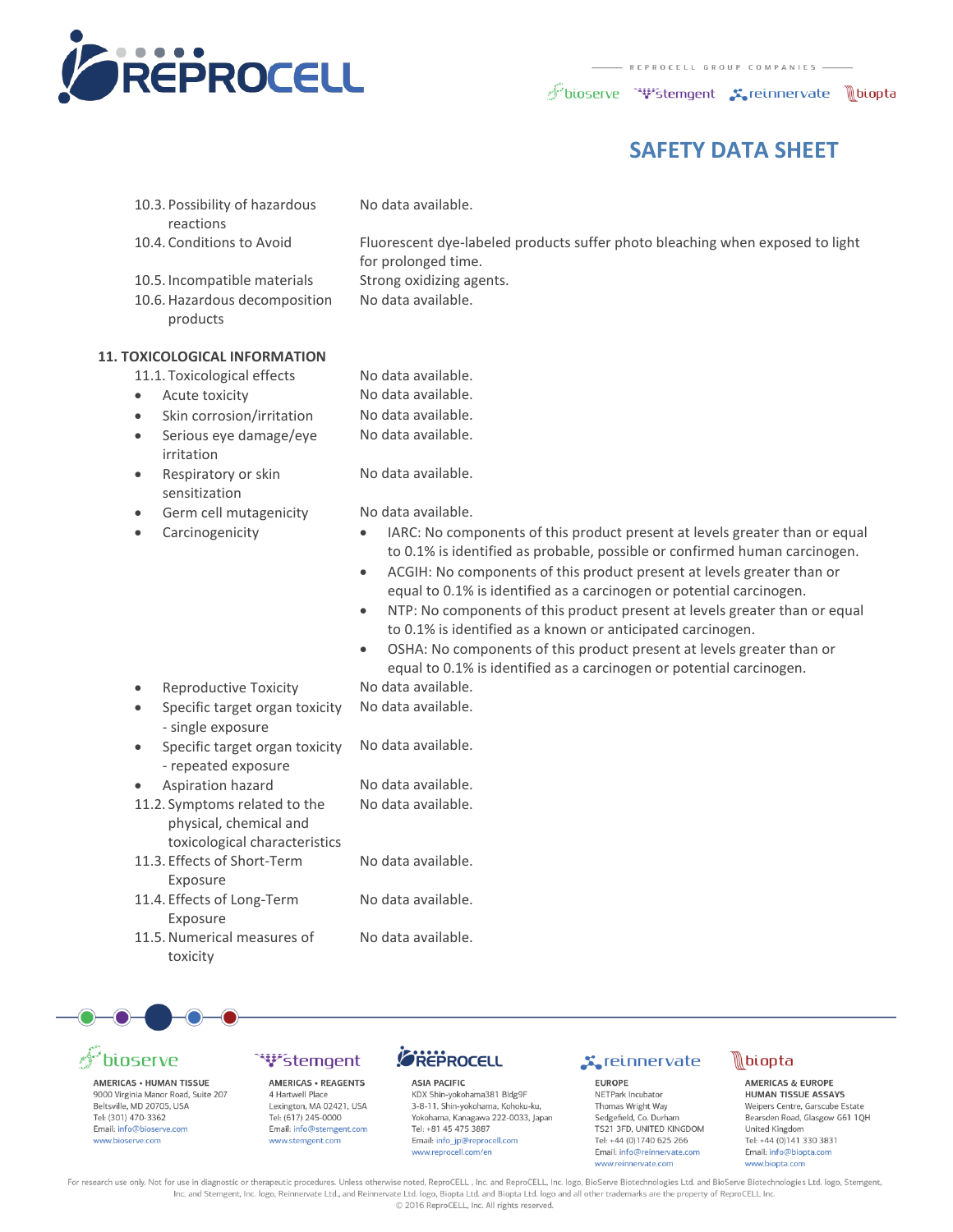

 $\mathscr{F}$ bioserve " $\mathbf{\Psi}$ stemgent  $\mathbf{x}_\bullet$ reinnervate  $\mathbb{R}$ biopta

### **SAFETY DATA SHEET**

| <b>12. ECOLOGICAL INFORMATION</b> |                    |
|-----------------------------------|--------------------|
| 12.1. Toxicity                    | No data available. |
| 12.2. Persistence and             | No data available. |
| degradability                     |                    |
| 12.3. Bioaccumulative potential   | No data available. |
| 12.4. Mobility in soil            | No data available. |
| 12.5. Results of PBT and vPvB     | No data available. |
| assessment                        |                    |
| 12.6. Other adverse effects       | No data available. |
|                                   |                    |

11.6. Other Information None.

#### **13. DISPOSAL CONSIDERATIONS**

| ur UJAL CUNJIDLIVATION J |                                                                        |
|--------------------------|------------------------------------------------------------------------|
| 13.1. Disposal Method    | Waste must be disposed of in accordance with federal, state, and local |
|                          | environmental control regulations.                                     |
| 13.2. Personal safety    | Refer to section 8.                                                    |
|                          |                                                                        |

#### **14. TRANSPORT INFORMATION**

This product is considered non-hazardous for transport.

#### **15. REGULATORY INFORMATION**

U.S. Federal Regulations

- SARA 313 components This material does not contain any chemical components with known CAS numbers that exceed the threshold (De Minimis) reporting levels.
- SARA 302 components Does not contain any components subject to reporting.
- SARA 311/312 Hazards Not hazardous.
- Clean Air Act, Section 112 Does not contain any components subject to reporting.
- (HAPs) (see CFR 61) U.S. State Regulations
	- California Proposition 65
	- Massachusetts Right To
	- Know Components Pennsylvania Right To Know

Hazardous Air Pollutants

- Components
- New Jersey Right To Know Components

| Does not contain any components subject to reporting. |  |
|-------------------------------------------------------|--|
| Does not contain any components subject to reporting. |  |

- Disodium hydrogen orthophosphate, CAS No. 7558-79-4, Revision Date: 2007-03- 01
- Disodium hydrogen orthophosphate, CAS No. 7558-79-4, Revision Date: 2007-03- 01

WHMIS Hazard Class Not controlled under WHMIS (Canada).



# **pioserve**

AMERICAS . HUMAN TISSUE 9000 Virginia Manor Road, Suite 207 Beltsville, MD 20705, USA Tel: (301) 470-3362 Email: info@bioserve.com www.bioserve.com

#### **W**stemgent **AMERICAS · REAGENTS**

4 Hartwell Place Lexington, MA 02421, USA Tel: (617) 245-0000 Email: info@stemgent.com www.stemgent.com

### FREPROCELL

**ASIA PACIFIC** KDX Shin-yokohama381 Bldg9F 3-8-11, Shin-yokohama, Kohoku-ku, Yokohama, Kanagawa 222-0033, Japan Tel: +81 45 475 3887 Email: info\_jp@reprocell.com www.reprocell.com/en

### **X**reinnervate

**EUROPE** NETPark Incubator Thomas Wright Way Sedgefield, Co. Durham TS21 3FD, UNITED KINGDOM Tel: +44 (0)1740 625 266 Email: info@reinnervate.com www.reinnervate.com



**AMERICAS & EUROPE** HUMAN TISSUE ASSAYS Weipers Centre, Garscube Estate Bearsden Road, Glasgow G61 1QH United Kingdom Tel: +44 (0)141 330 3831 Email: info@bionta.com www.biopta.com